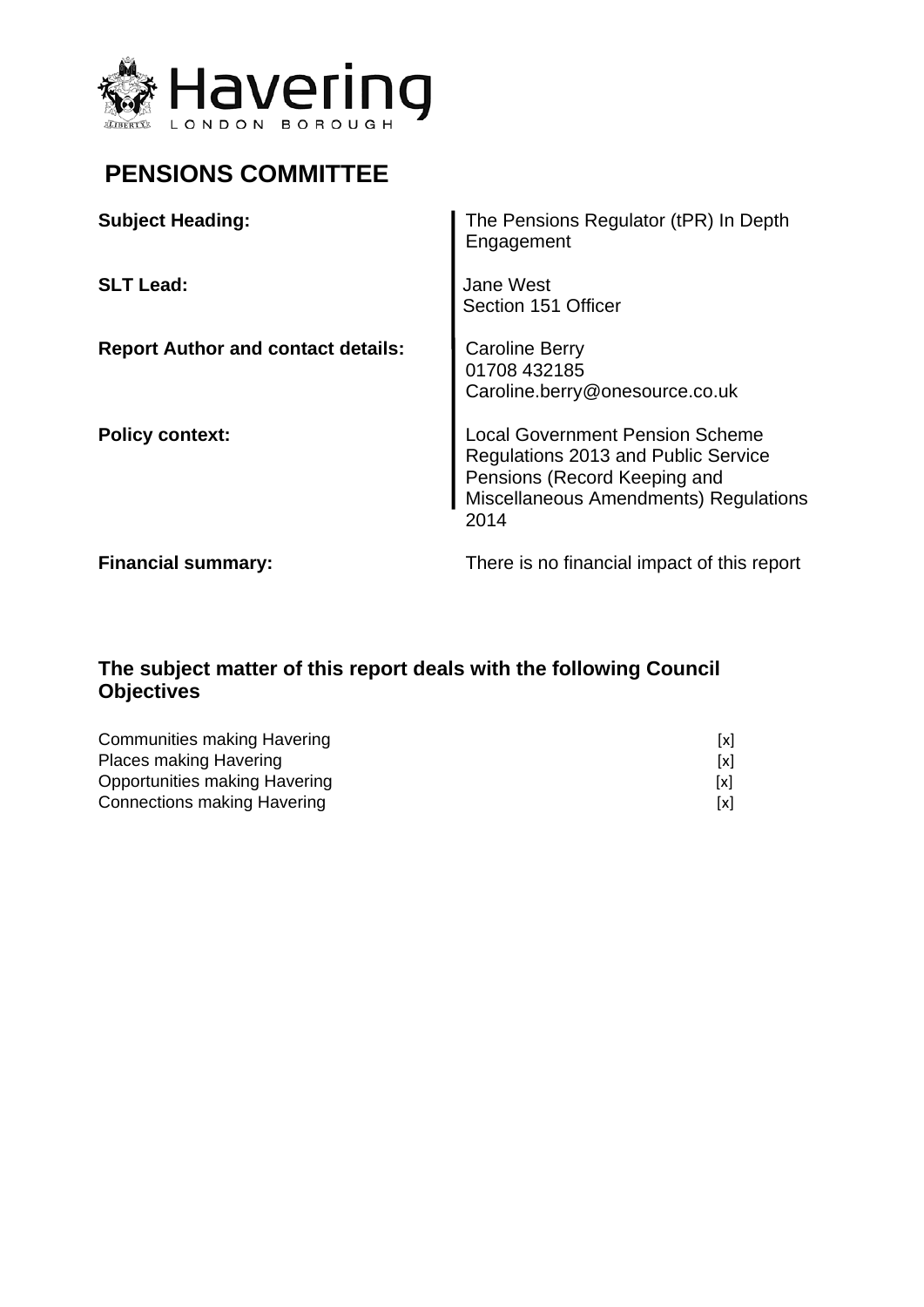## **SUMMARY**

The Pensions Regulator (tPR) are conducting an in depth engagement with a sample of Local Government Pension Schemes and have chosen Havering as one of the funds that they would like to review. The review will identify strengths and areas for development for Havering. tPR will publish a report of their findings across all reviews that provides a picture of the pension scheme reviewed. This will be on an anonymous basis. The review will focus on the governance and administration of the Scheme.

## **RECOMMENDATIONS**

It is recommended that the Committee note the review by tPR. Any resulting actions will be reported to the Committee at the conclusion of the review.

## **REPORT DETAIL**

tPR carry out an annual Governance and Administration Survey amongst all public service pension schemes and the results from the last survey showed that improvements in the Local Government Pension Scheme had stalled.

The purpose of tPR's review is to understand the challenges that schemes are facing, to monitor how schemes are performing and suggest improvements and relevant actions.

The LGPS is made up of approximately 100 individual funds and 10% have been selected for review. London Borough of Havering is one of those. Schemes have been chosen at random based on their geographical location and the size of fund. tPR have emphasised that they have no specific concerns regarding the governance and administration of the Havering Fund.

The review will comprise of 5 meetings. The areas to be reviewed are:

- Administrator Risk
- Record Keeping
- Member Communications
- Internal Controls
- Internal Disputes Resolution Procedure
- Maintaining Contributions